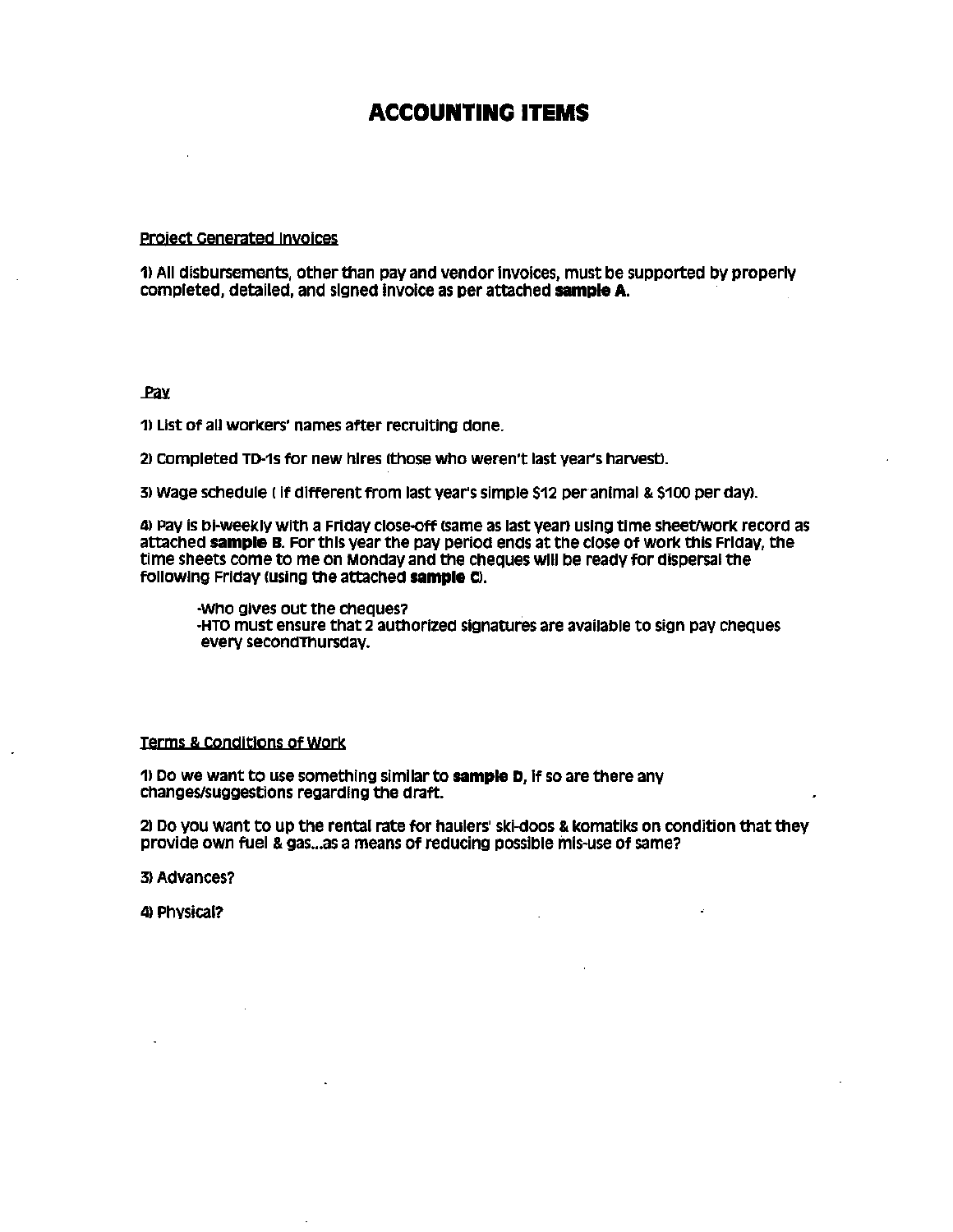# **INVOICE**

 $\sim$   $\sim$   $\sim$   $\sim$   $\sim$ 

**FROM:** 

 $\bar{\bar{z}}$ 

 $\bar{\alpha}$ 

 $\ddot{\phantom{a}}$ 

**INVOICE: TUNNUQ HARVEST P.O. BOX 89** Coral Harbour NWT, XOC OCO

 $\sim 10^6$ 

## **TOTAL DUE:**

**APPROVED:** \_\_\_\_\_\_\_\_\_\_\_\_\_\_\_\_\_\_\_

 $\sim 10^{-11}$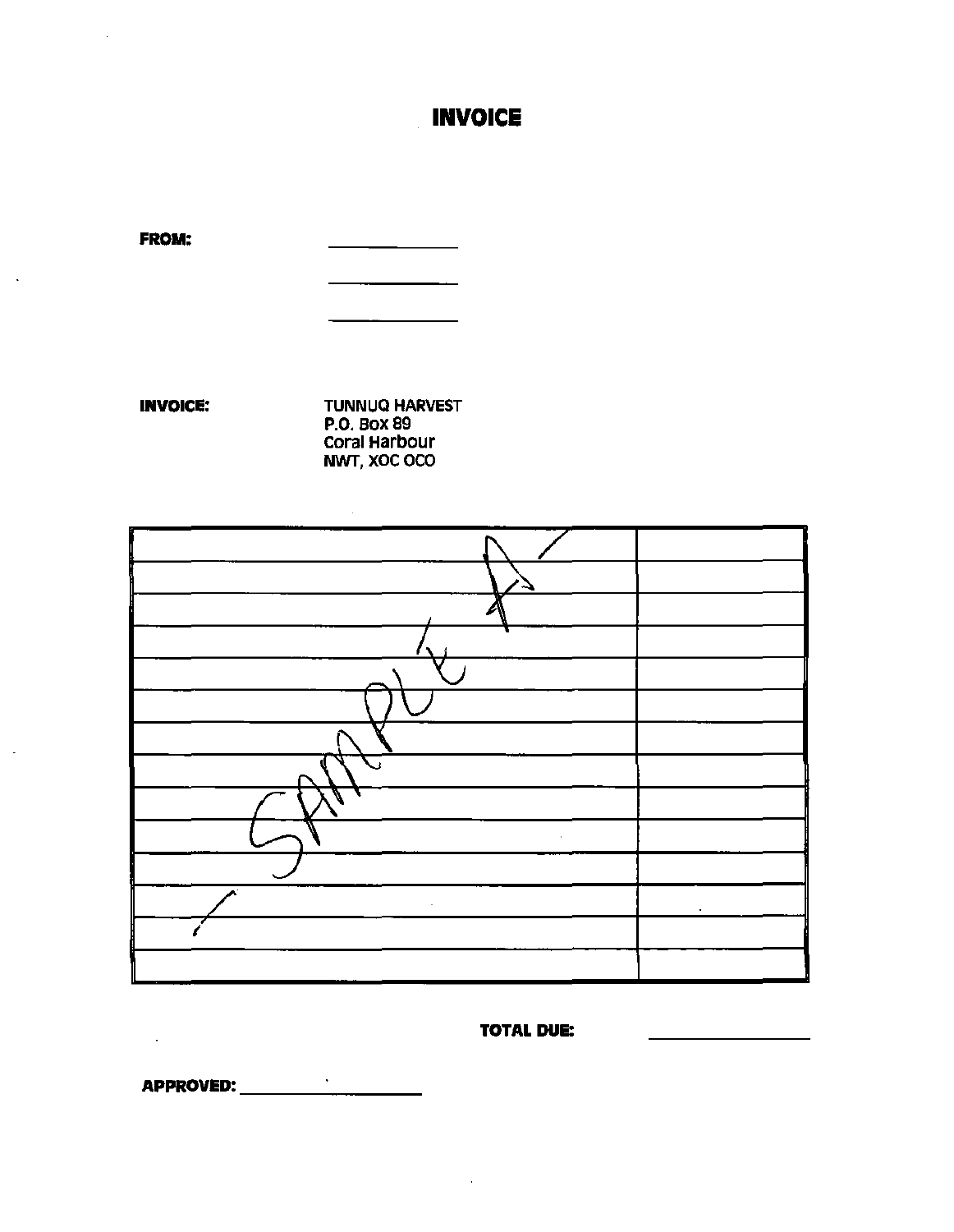## **TUNNUQ HARVEST** TIME SHEET / WORK RECORD

EMPLOYEE'S NAME

 $\mathcal{L}$ 

 $\ddot{\phantom{0}}$ 

 $\mathbf{v}^{\pm}$ 

| B | WORKSTONE STATE<br><b>DATE</b> | DAY/ANIMALS<br>TRIPS/HOURS |
|---|--------------------------------|----------------------------|
|   |                                |                            |
|   |                                |                            |
|   |                                |                            |
|   |                                |                            |
|   |                                |                            |
|   |                                |                            |
|   |                                |                            |
|   |                                |                            |
|   |                                |                            |
|   |                                |                            |
|   |                                |                            |
|   |                                |                            |
|   |                                |                            |
|   |                                |                            |

 $\mathcal{L}$ 

| TOTAL DAYS / ANIMALS / TRIPS /<br><b>HOURS</b> |  |
|------------------------------------------------|--|
| <b>EMPLOYEE'S ACCEPTANCE</b><br>Signed )       |  |
| <b>EMPLOYER'S APPROVAL</b><br>Signed )         |  |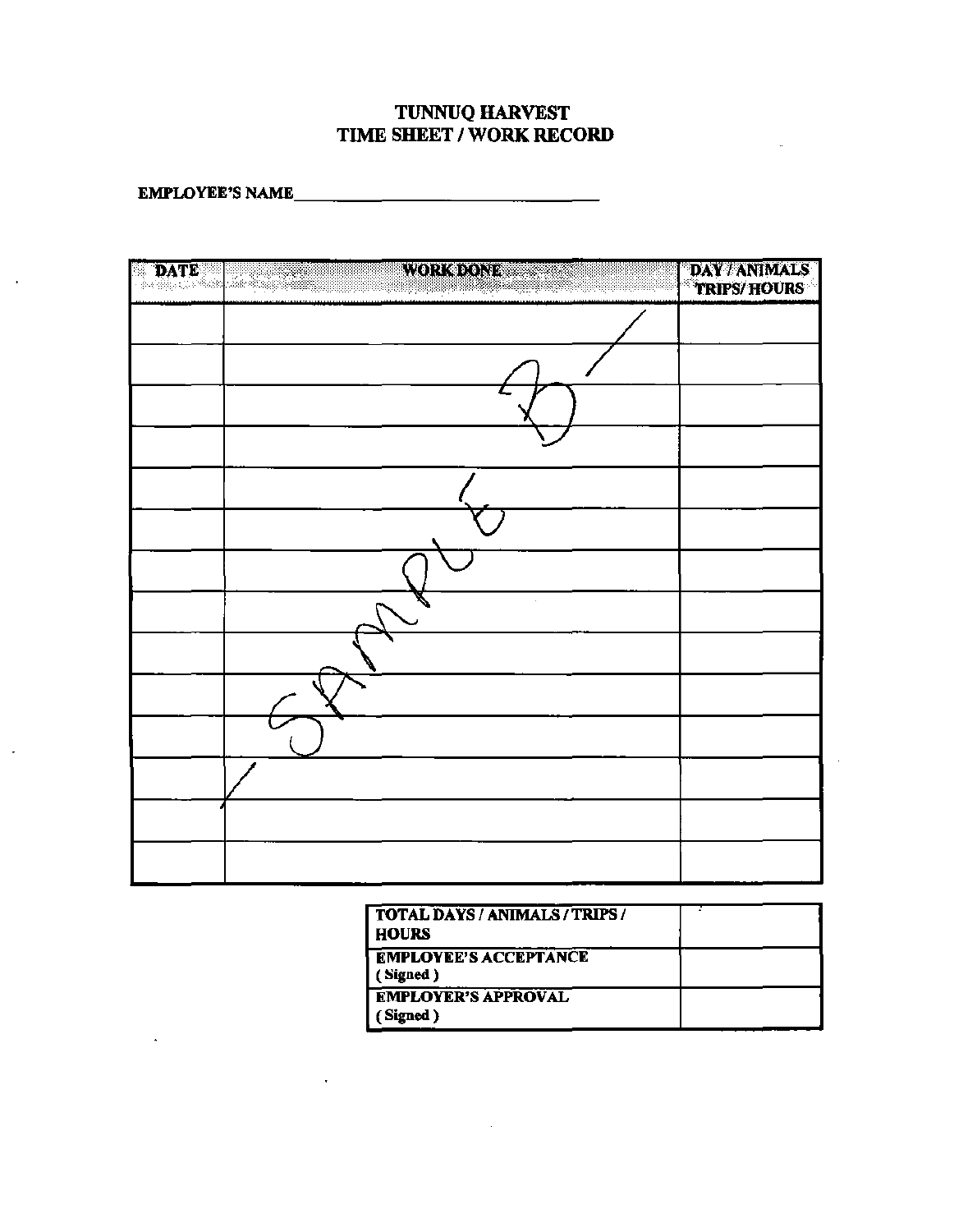